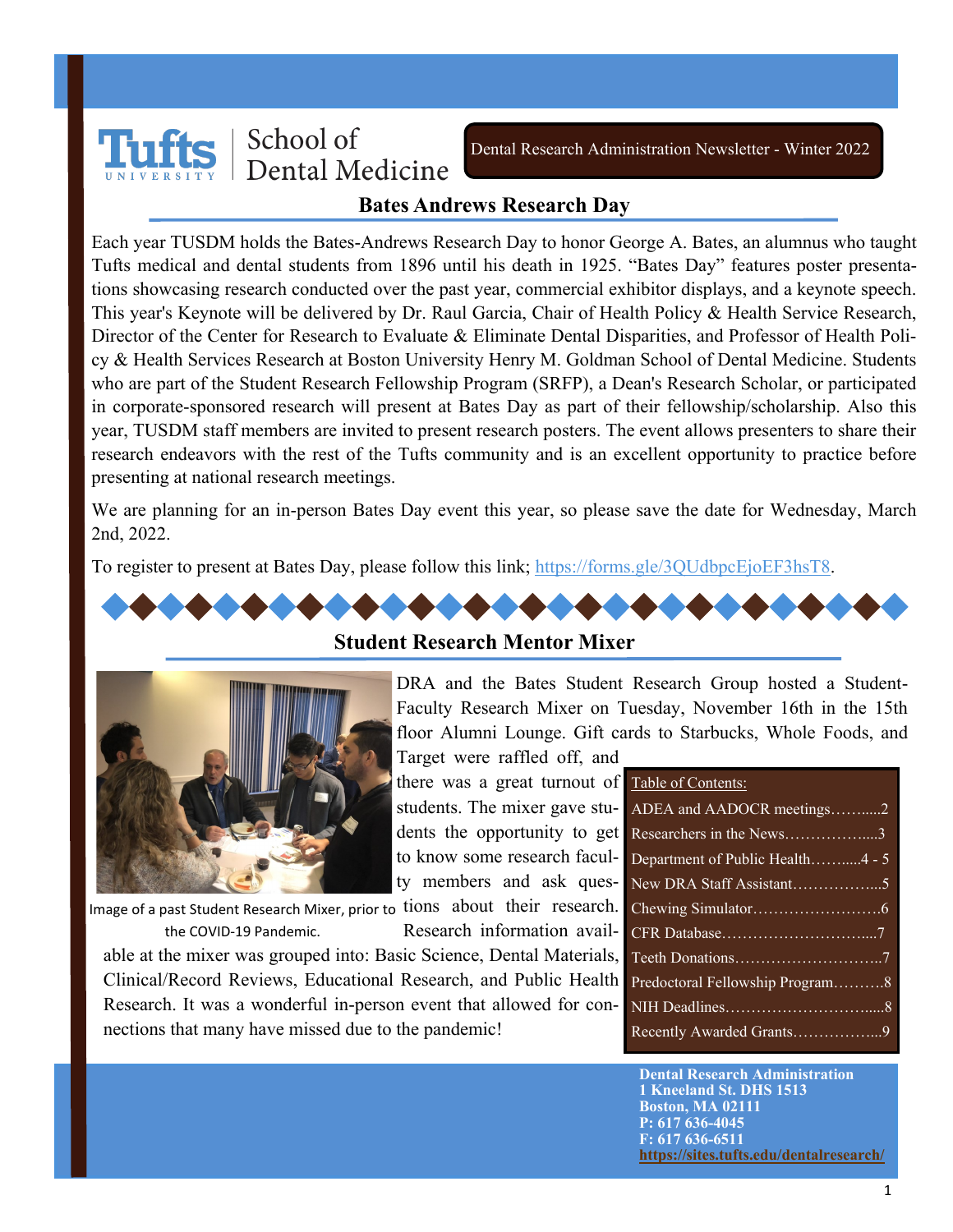

#### **ADEA 2022 Meeting**

The American Dental Education Association (ADEA) Annual Session and Exhibition is meeting in-person this year, March 19-22, 2022 in Philadelphia, PA. Educational sessions, poster presentations, and ADEA

2022 ADEA ANNUAL SESSION & EXHIBITION

TechExpo presentations have already been submitted. Notifications of acceptance were sent out from ADEA.

DRA has poster and oral presentation templates available. The templates are based on Tufts visual

identity standards and located on the [DRA website.](https://sites.tufts.edu/dentalresearch/resources/presenting-publishing/) Please make sure to view the presenter guidelines on the ADEA website when creating your oral or poster presentation [\(https://www.adea.org/2022/Presenters/\)](https://www.adea.org/2022/Presenters/). As a Tufts employee or student, you are able to obtain a free membership to ADEA, allowing you to view their online journal publication. Follow this [link](https://www.adea.org/join/) to become a member.



#### **AADOCR 2022 Meeting**

The American Association for Dental, Oral, and Craniofacial Research (AADOCR, formally AADR) annual meeting will be held as a hybrid meeting in March 21-26, 2022. The general session will be offering



## **2022 ANNUAL MEETING**

both virtual components and in-person events. Virtual features may include live stream presentations, simulcast presentations, pre-recorded presentations, or any combination. Acceptances to present at the conference have already been sent out to the presenters. In the next few weeks, the scientific program will be released listing all of the presenters.

All Tufts presenters are required to present virtually, and therefore will be presenting via a Interactive Talk Session. This type of presentation is different from

years past in that the Interactive Talk presentations provide each speaker with 6 minutes to present their slides and 2 minutes for questions and transition to the next speaker. The Interactive Talks will be organized by topic into 90-minute sessions. This revised format allows both in-person and virtual presenters the opportunity to actively present their research to their peers. DRA has presentation templates available based on Tufts visual identity standards and located on the [DRA website.](https://sites.tufts.edu/dentalresearch/resources/presenting-publishing/) Please make sure to view the presenter guidelines on the AADOCR website when creating your oral or poster presentation ([https://](https://www.iadr.org/events/aaam/information-interactive-talk-presenters-frequently-asked-questions) [www.iadr.org/events/aaam/information](https://www.iadr.org/events/aaam/information-interactive-talk-presenters-frequently-asked-questions)-interactive-talk-presenters-frequently-asked-questions).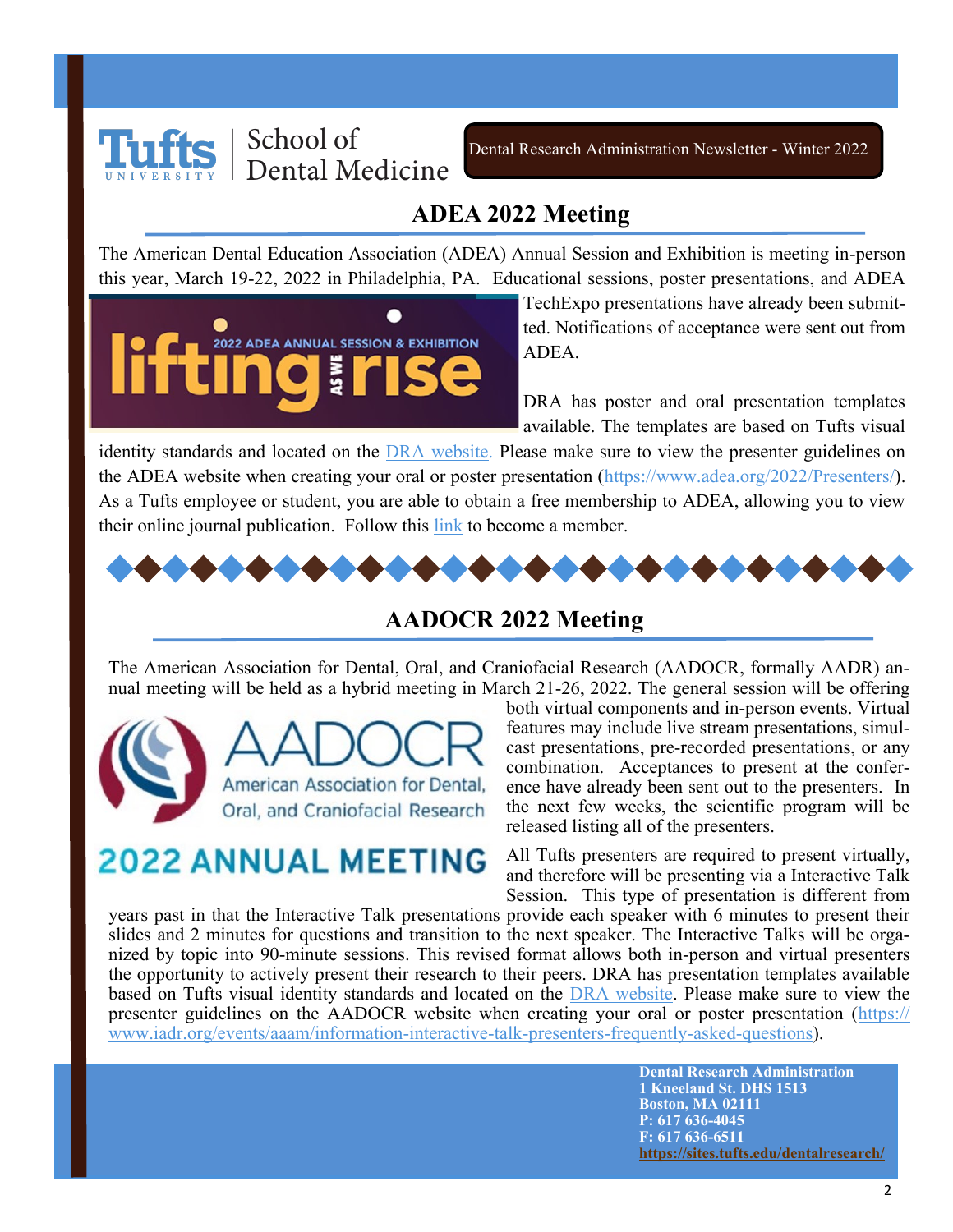

Dental Research Administration Newsletter - Winter 2022

#### **Researchers in the News**



DRA staff and faculty have been busy publishing their research. **Dr. Yoon Kang, Dr. Britta Magnuson, Dr. Mabi Singh, Dr. Duong Tran, Dr. Sarah Pagni, Dr. Ronald Perry,** and **Dr. Gerard Kugel**  published an article in the Journal of Dental Science titled, *18-Month Clinical Comparison of Giomer Based and Nano Technology Based Materials in Non-Carious Cervical Lesion Class V Restorations*. Here is a [link](https://medwinpublishers.com/OAJDS/18-month-clinical-comparison-of-giomer-based-and-nano-technology-based-materials-in-non-carious-cervical-lesion-class-v-restorations.pdf) to the publication. **Grace Call** D23, **Dr. Gerard Kugel, Dr. Shruti Jain, Dr. Duong Tran, Katie Dunn,** and **Dr. Aikaterini Pa-**

**pathanasiou** published an article titled, *Use of 9.3μm CO2 Laser for Removal of Zirconia Restorations*. Here is a [link](https://medwinpublishers.com/OAJDS/use-of-9-3%CE%BCm-co2-laser-for-removal-of-zirconia-restorations.pdf) to the publication in the Journal of Dental Science. **Natasha Fansiwala D23, Binh Thanh Phan D23, Dr. Duong Tran, Katie Dunn, Dr. Yoon Kang, Joseph Cimmino, Tiffany Bairos**, and **Dr. Gerard Kugel** published and article in the Journal of Dental Science titled, *Wear Comparison of a Plain Toothbrush versus Eleven Commercial Toothbrushes. H*ere is a [link](https://medwinpublishers.com/OAJDS/wear-comparison-of-a-plain-toothbrush-versus-eleven-commercial-toothbrushes.pdf) to the publication. **Dr. Britta Magnuson** published an article on the website Oral Health titled, *Dental Implant Self-Care: Implant Supported Dentures (Second in a Series)*. Here is a [link](https://www.oralhealthgroup.com/features/dental-implant-self-care-implant-supported-dentures-second-in-a-series/) to the article.

Congratulations to **Dr. Qisheng Tu**, Professor in the Department of Periodontology, who received NIH funding for his project, "Scaffolds with high oxygen content for mineralization", a collaboration with Dr. Gulden Camci-Unal from the University of Massachusetts Lowell. Tufts University is a subaward for this 5 year project. Dr. Qisheng Tu will lead the in vivo evaluation of application of oxygen-generating scaffolds including research design, bench execution, technical supervision, results analysis and data interpretation. Under his supervision the team will review the therapeutic effects of oxygen-generating scaffolds on craniomaxillofacial repair and reduction in limitations of conventional bone grafting, including surgical procedures, gene expression analysis, histomorphometry, immunohistochemistry, and micro-computed to-



mography. Dr. Tu is currently the Co-Investigator on 3 federal NIH grants with **Dr. Jake Chen** and will be the subaward Principal Investigator for the new award. Great work Dr. Tu!!

In partnership with the Metropolitan District Dental Society, **Dr. Gerard Kugel** presented at the Met Gala



on "Bonding Back Better" on Thursday November 11<sup>th</sup> from 6-9PM at the Pine Brook Country Club House in Weston, MA. For this Veteran's Day event, funds were raised for **Service With a** [Smile,](https://servicewithasmile-veterans.org/) an organization dedicated to improving the oral health of

our Veterans and started by two TUSDM alumni- **Dr. Brent Mullen (D20)** and **Dr. Keith Nguyen (D20)**. Please consider donating to the Service With a Smile [organization](https://servicewithasmile-veterans.org/donate/) directly or to the [TUSDM Chapter.](https://give.tufts.edu/campaigns/22191/donations/new?a=4835081&designation=ServicewithaSmile)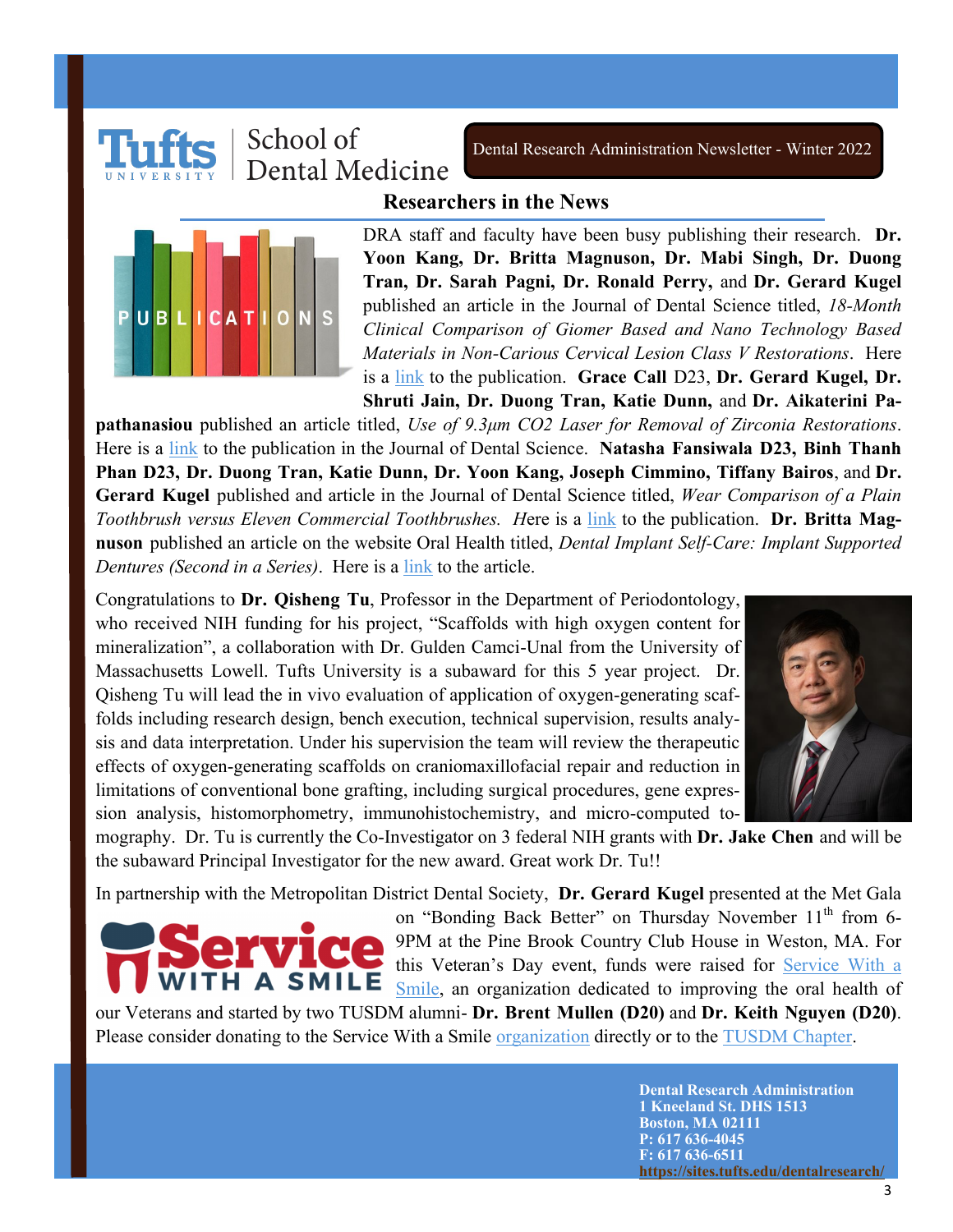

#### **Highlighting the Department of Public Health and Community Service**

A special shoutout to the Department of Public Health and Community Service who was recently awarded 6 grants under the leadership of Interim Chair **Dr. Karin Arsenault**. An overview of these high impact programs can be seen below. A HUGE congratulations to all and thank you for all that you do to fulfill the TUSDM mission of Care and Community through action, leadership, and community service!

#### **Autism Smiles**

Led by **Dr. Martha Forero**, Assistant Professor, the TUSDM Autism Smiles project provides children with autism spectrum disorder (ASD) the opportunity to be introduced to the dental provider, the dental chair, instruments, and all sensory stimulations (auditory, vision, gustatory, olfactory, vestibular, and tac-

tile) that may occur on a typical dental visit. Simulated experiences help desensitize the children, leading to a more pleasant experience. Dr. Forero was awarded two grants to create sensory toolkits for families to use at home to further familiarize the child with oral health care, incorporate into their hygiene, and prepare for future dental appointments. Autism Smiles will occur virtually this year, engaging children and families through telehealth appointments and sessions. The program anticipates serving upwards of 90 children with ASD and their families this year!



A participant in the Autism Smiles program.

#### **Dental Dictionary Initiative**

**Dr. Nicole Holland**, Assistant Professor and Director of Health Communication, Education and Promotion, is leading the TUSDM Dental Dictionary Initiative, which seeks to increase the oral health literacy of the TUSDM patient community via the development and evaluation of an evidence-based, online dictionary that is both user-friendly and culturally and linguistically relevant to help inform optimal oral health-related decisions and actions. The team is made up of Assistant Professor **Kathryn Dolan**, and students **Mackenzie Stephens** (D23), **Roshan Patel** (D23) and **Sarina Punia** (D23).

#### **Oral Health and Interprofessional Community Program on Successful Aging**

**Dr. Karin Arsenault**, Assistant Professor and Clinical Program Director for Geriatric Dentistry, will develop a community-based multidisciplinary care model focused on oral health and successful aging. This model will address the complex needs of vulnerable, marginalized, uninsured, and Medicaid adults age 50 and older by promoting their oral, physical, emotional, mental, and social well-being. The interdisciplinary team will be made up of faculty from the departments of Comprehensive Care, Diagnostic Sciences, and Public Health and Community Service.

This will be Dr. Arsenault's first grant awarded as a Principal Investigator (PI). Great Job!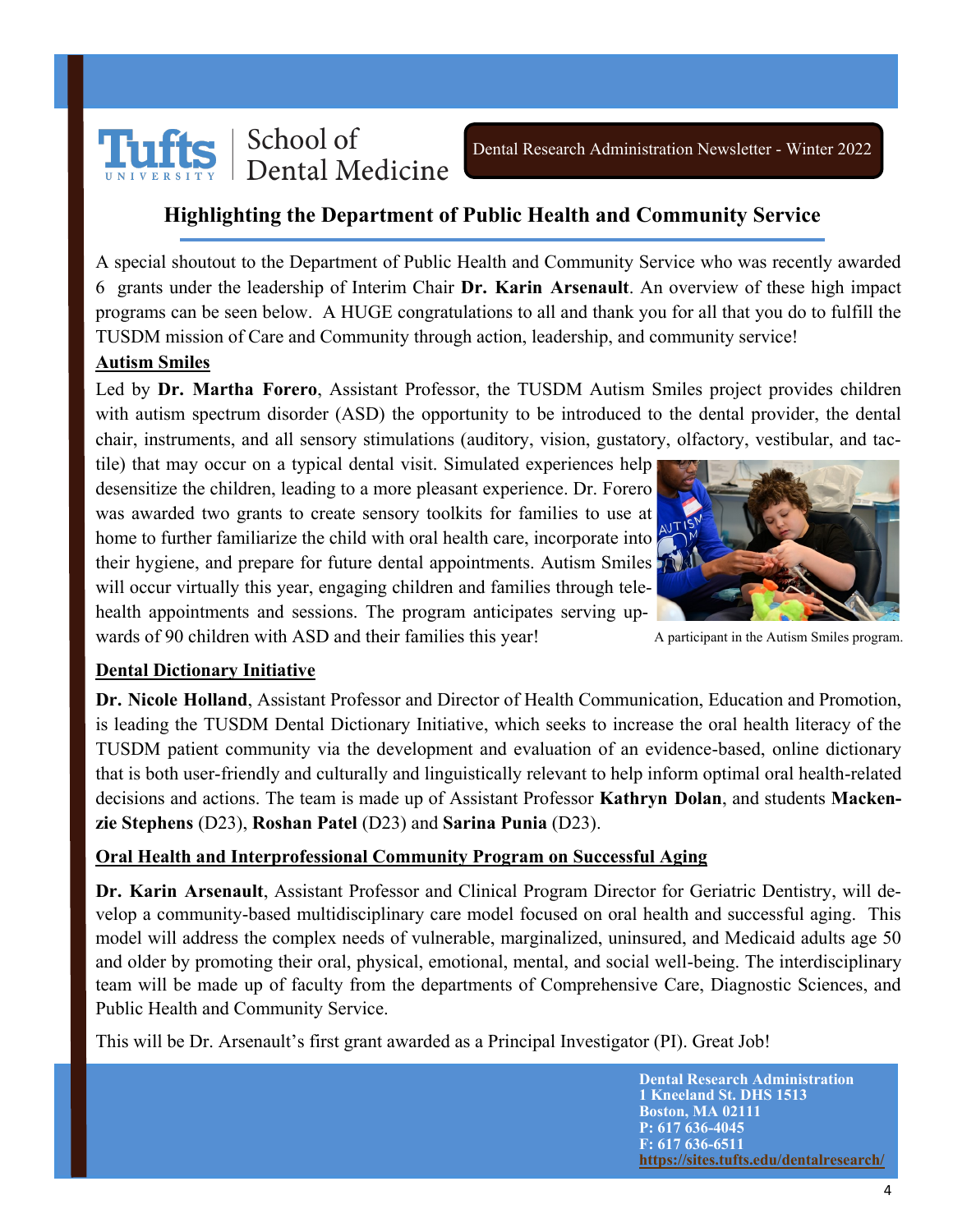

#### **Highlighting the Department of Public Health and Community Service**

#### **Service With a Smile for Veterans**

Under the leadership of Assistant Professor **Kathryn Dolan**, the TUSDM Service With a Smile program received funding to continue their mission, to increase access to oral health care for veterans experiencing homelessness or living in Veteran homes that are not eligible for services elsewhere. The program pairs third and fourth year dental students at TUSDM with veterans who are in need of dental care; and gives first and second year dental students the experience of providing oral health education in a community settings. Since July 2019, over 100 veterans have been screened and TUSDM has provided more than 300 hours of volunteer time. **Dr. Gerard Kugel** assists Professor Dolan as a faculty supervisor for the program and **Russell Smith** (D22) is the chapter president and student leader for the project.

#### **Tufts Dental Facilities**

The Tufts Dental Facilities (TDF) program is a network of 7 dental clinics serving about 8,500 individuals with intellectual / developmental (I/DD) and acquired disabilities. While diagnostic x-ray imaging is vital to providing quality dental care, using wall-mounted or panoramic x-ray units poses challenges for patients in large wheelchairs or stretchers, and those with anxiety that require more reassurance and guidance.

**Dr. Darren Drag**, Assistant Professor and Director of the Tufts Dental Facilities was awarded seven grants, one for each TDF site, from the MassHealth Provider Access Improvement Grant Program (PAIGP). This grant allowed Dr. Drag and team to purchase a hand-held x-ray system. Hand-held x-ray systems allow the practitioner to remain next to the patient during x-ray imaging, allowing image capture without the delay encountered by leaving the room to press the x-ray machine exposure button. Having these new hand-held x-ray units will increase TDF's ability to provide diagnostic x-ray imaging to the I/DD patient population in the office setting while maintaining the safety of the patient and practitioner.

#### **New Staff Assistant in Dental Research Administration**



A warm welcome to **Christopher Magnarelli** to the Dental Research Administration (DRA) team! As a Staff Assistant, Chris provides administrative support and communications for Research Administration. He handles complex and confidential situations and requests. He often serves in a highly visible capacity as a resource for the department with students, staff, faculty, and other constituents. He oversees the daily operation of the office, evaluating workflow and productivity and providing directions and guidance to office staff. Chris coordinates the department's budget to include monitoring, tracking expenditures, troubleshooting problems and preparing reports. Last but

not least he plans and coordinates meetings and special events, including contacting speakers, designing promotional material and coordinating support for speakers and presenters. Please welcome Chris by con-tacting him at [Christopher.Magnarelli@tufts.edu](mailto:Christopher.Magnarelli@tufts.edu) or 617 636-4045.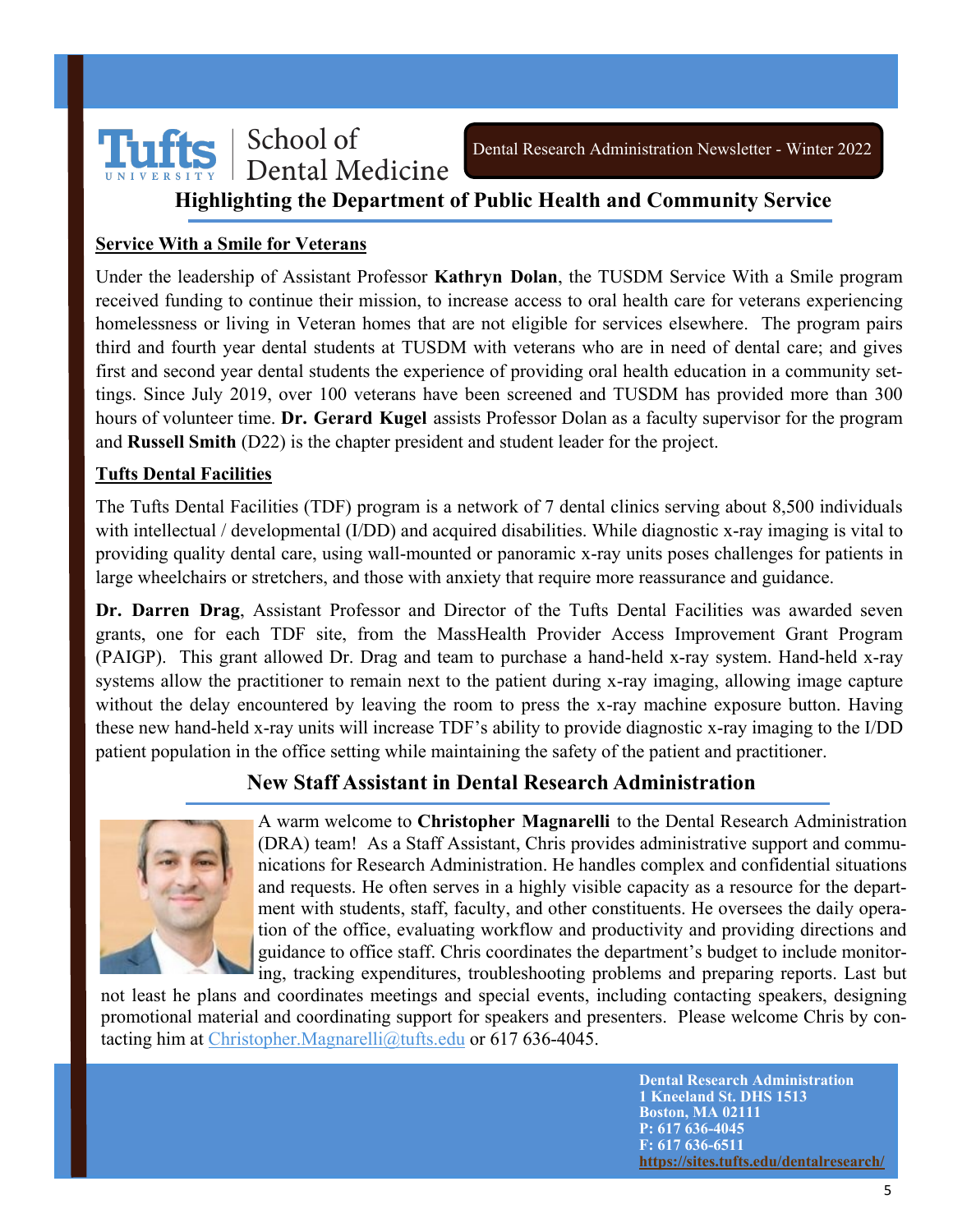

Dental Research Administration Newsletter - Winter 2022

#### **Chewing Simulator**

Tufts University Mechanical Engineering (TUME) professors reached out to DRA to see if anyone was interested in acting as a client for their upcoming Capstone Design course (ME0043). They were looking for potential clients to pose a research or a design problem that the TUME students could work to solve. **Katie Dunn**, Assistant Director of Predoctoral Research, **Dr. Cristiane Cornwell**, Research Associate, and **Dr. Gerard Kugel**, Professor in Comprehensive Care & Associate Dean for Research, all participated in working with the seniors on creating a chewing simulator.

The TUME students who took up on this challenging project were: **Tia Watts**, **Kamar Godoy**, and **Catherine Robbins**. They each came up with ingenious and extremely creative designs which all addressed the long list of requirements that go into developing a chewing simulator, in this case, in a matter of 2 months! The chewing simulators would be used to test wear of different dental materials and mimic what seems to be a simple daily human body action. It quickly became very clear that it is not. There's lots of moving parts, literally.

The students picked one of the 3 designs and developed a prototype which addressed some of the many requirements for this machine. One of the parameters the students delivered on their final product was a vertical force of 90 N powered by a motor. In real life, the chewing forces can go anywhere from 20-400

Newtons. Currently there are a few companies on the market which offer such a product, and they are highly priced.

The students delivered a detailed presentation during their final show, demonstrating the device as well as answering technical questions! They shared how much they learned during this collaborative experience. They also mentioned how many details go into a chewing simulator and how challenging it was to deliver all the aspects in a short period of time. Some of the students also seemed excited and interested in taking their prototype to the next phase

which would be a fully working machine that could be used for research at the Gavel Center.



**Dr. Cornwell with Tufts University Mechanical Engineering students with their chewing simulator design and final product.**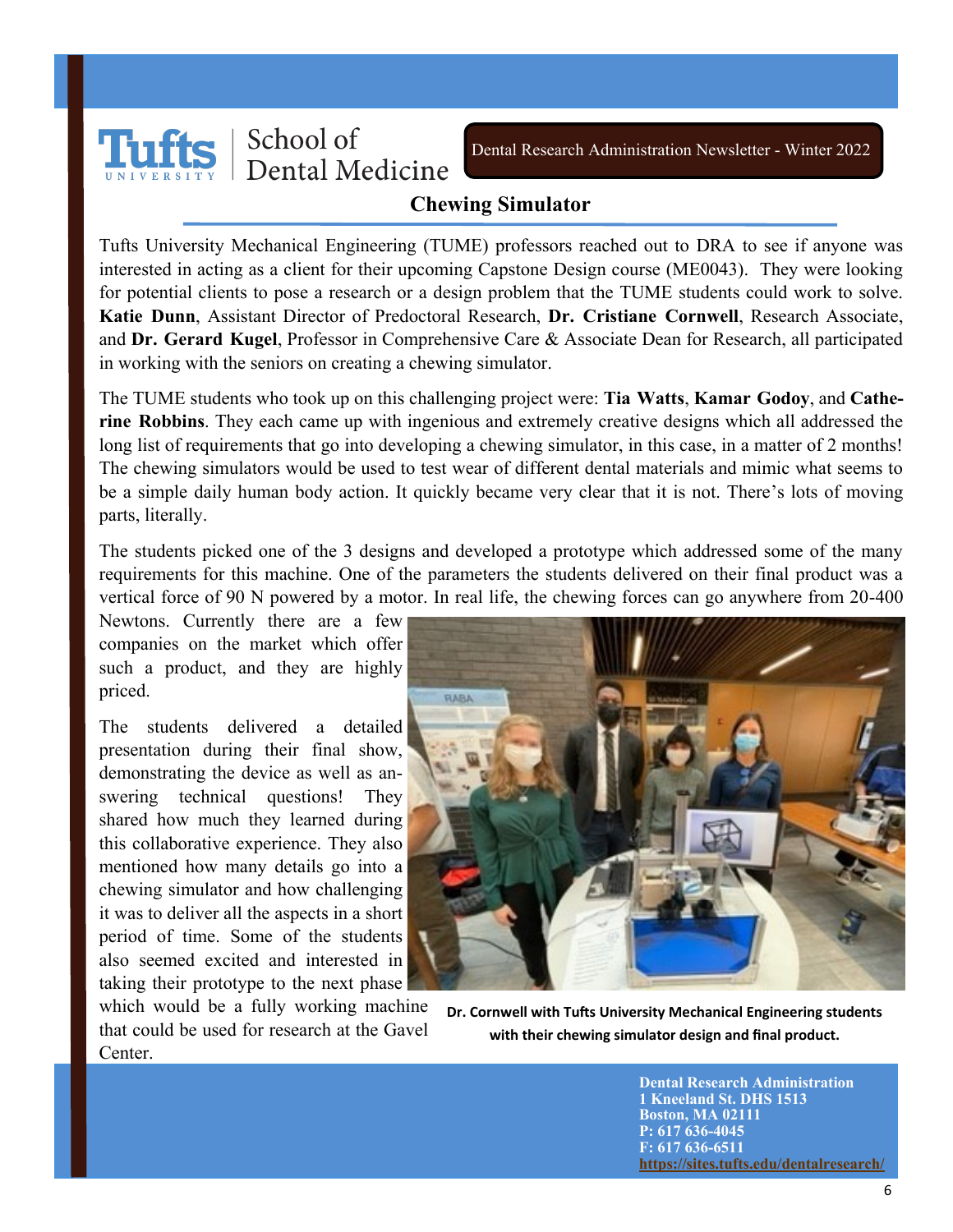

#### **Corporate and Foundation Relations Funding Database**

Your Corporate and Foundation Relations team has developed a curated, [searchable database](https://cfr.tufts.edu/funding-database/) as a resource to future and current Tufts community members to identify private funding support. Search by sponsor, program, topic or deadline. Contact [Tracy Schmidt,](mailto:Tracy.Schmidt@tufts.edu) Director of Corporate and Foundation Relations for questions regarding finding corporate and foundation funding or specific funding opportunities you may be interested in.

#### **Thank you for Donating Teeth!**

Dental Research Administration would like to thank our neighboring dental practices for donating teeth. Many students utilize de-identified donated teeth to conduct bench top research studies. The Dr. J Murray Gavel Center is comprised of two laboratories dedicated to in-vitro research in restorative dental materials. The Center is located on the 8th floor of the dental school in room 833. We would like to give a special thanks to the following dental practices listed below for their kind donations. Their contribution to TUSDM will help students expand their knowledge base through insightful research. If you would like to donate please contact Dr. Cristiane Cornwell at [Cristiane.Cornwell@tufts.edu.](mailto:Cristiane.Cornwell@tufts.edu)

Capeside Oral and Facial Surgery Dr. Nathan Latimer 362 Gifford Street Falmouth, MA 02540 Phone: 508-645-6576 [info@capesideoralsurgery.com](mailto:info@capesideoralsurgery.com)

Community Health Center of Cape Cod 210 Jones Road Falmouth, MA 02540 Phone: 508-477-7090 [cweir@chcofcapecod.org](mailto:cweir@chcofcapecod.org)

Cape Cod Center for Dental Implants Dennis J. Jodoin, DMD CAGS 33 Edgerton Dr North Falmouth, MA 02556 Phone: (508) 563-7000 [capeperio@comcast.net](mailto:capeperio@comcast.net)



Oral and Maxillofacial Surgery Associates Dr. Andras Balint (Tufts Alumnus) 200 Boylston St Ste 305 Chestnut Hill, MA 02467 Phone: 617-731-8888 [reception@oralsurgerychestnuthill.com](mailto:reception@oralsurgerychestnuthill.com)

Brookline Periodontics and Oral Surgery 1842 Beacon St Suite 303 Brookline, MA Phone: (617)734-9494 <https://www.periodonticsandoralsurgery.com/>

Osgood Oral & Maxillofacial Surgery 1060 Osgood St North Andover, MA 01845 Phone: 978-655-4255 [info@osgoodoralsurgery.com](mailto:info@osgoodoralsurgery.com)

Northeast Oral Surgery and Dental Implant Center 161 Ash St Suite A-1 Reading, MA 01867 Phone: 978-682-5255 [https://www.northeastoralsurgery.com/contact](https://www.northeastoralsurgery.com/contact-north-andover-oral-surgeon.html)-northandover-oral-[surgeon.html](https://www.northeastoralsurgery.com/contact-north-andover-oral-surgeon.html)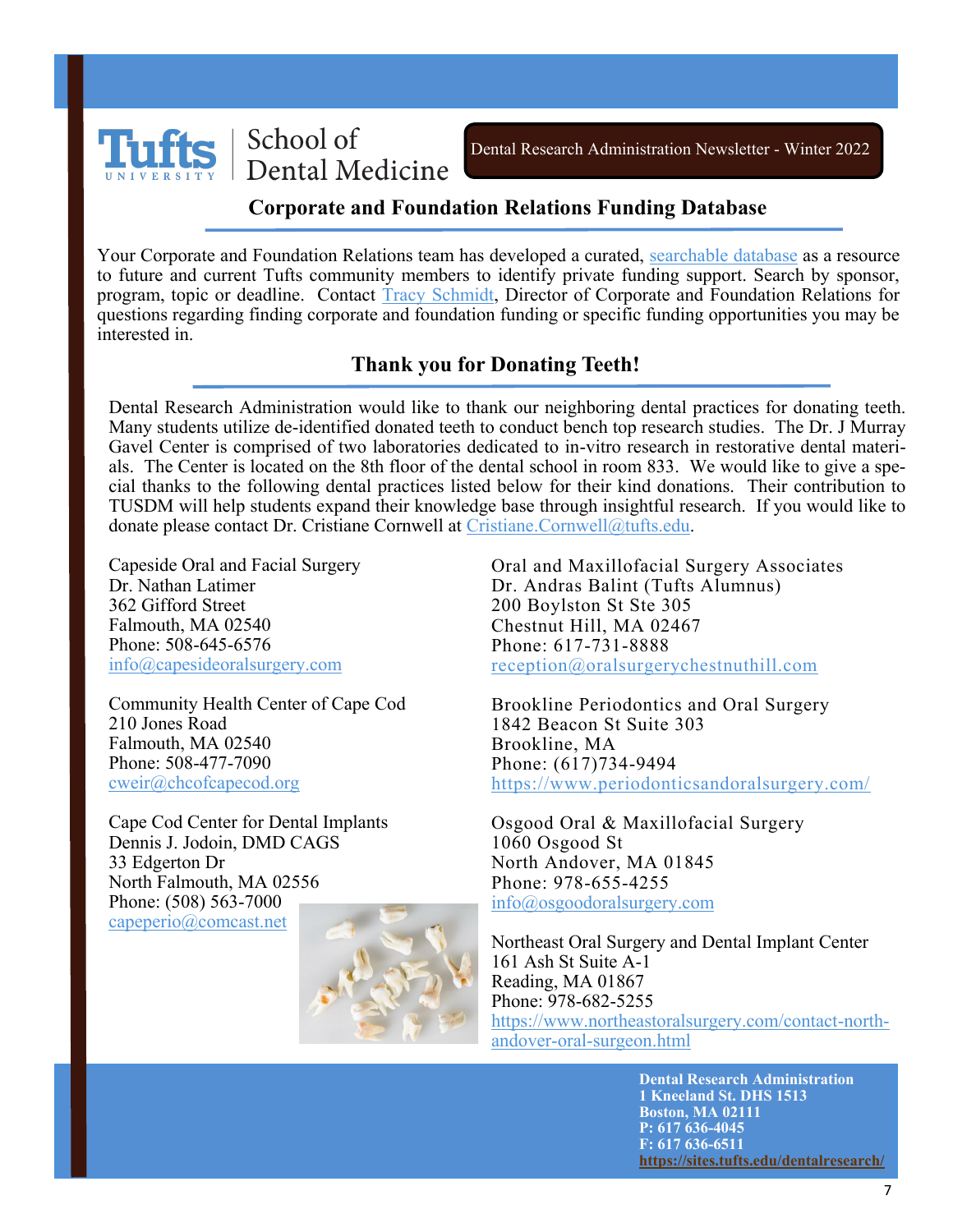

#### **Student Research Fellowship Program 2022 - Submission Process**

Are you a student interested in research? Do you want to work with a faculty member to research a key area of dental health? TUSDM offers several opportunities for student researchers. The Student Research Fellowship Program funds students on faculty-mentored research projects. The research will culminate in a poster presentation at the annual Bates-Andrews Student Research Day, where you will be eligible to receive awards. In addition, all Student Research Fellowship participants are eligible for travel support if the abstract based on their research is accepted to be presented at a national dental research conference. Application to the Student Research Fellowship Program involves the submission of a complete research proposal that will be evaluated by members of the TUSDM Research Committee. Please see the important submission deadlines below. Additional information is available on the Student Research Fellowship [website.](https://sites.tufts.edu/dentalresearch/gettingstarted/pre-doctoral-research/student-research-fellowship-program/)

| <b>Application Dates</b>  | D <sub>25</sub>     | International Students, D24, or D23 |  |
|---------------------------|---------------------|-------------------------------------|--|
| Letter of Intent          | Monday, January 24  | Friday, February 18                 |  |
| <b>Online Application</b> | Monday, February 7  | Friday, March 11                    |  |
| <b>Research Proposal</b>  | Friday, February 25 | Friday, April 29                    |  |
| <b>Notifications Sent</b> | Monday, March 28    | Monday, May 23                      |  |

NIH Deadlines

**Please note these upcoming NIH Deadlines. If you wish to apply for any of these awards please contact your local Research Administrator as soon as possible.**

Click [here](https://www.nlm.nih.gov/ep/Deadlines.html) for a link to the NIH Deadlines.

|                                                                                                                        | <b>Receipt Cycle I</b> | <b>Receipt Cycle II</b> | <b>Receipt Cycle III</b> |
|------------------------------------------------------------------------------------------------------------------------|------------------------|-------------------------|--------------------------|
| <b>Research Grants - R01</b><br>(Investigator-initiated basic and applied research)<br>new                             | February 5             | June 5                  | October 5                |
| <b>Research Grants - R01</b><br>(Investigator-initiated basic and applied research)<br>renewal, resubmission, revision | March 5                | July 5                  | November 5               |
| <b>Research Grants - R21</b><br>(Exploratory/Developmental)<br>new                                                     | February 16            | June 16                 | October 16               |
| <b>Research Grants - R21</b><br>(Exploratory/Developmental)<br>renewal, resubmission, revision                         | March 16               | July 16                 | November 16              |
| Career Development - K series<br>new                                                                                   | February12             | June 12                 | October 12               |
| Career Development - K series<br>renewal, resubmission, revision                                                       | March 12               | July 12                 | November 12              |
| Conference Grants - R13<br>new, renewal, resubmission, revision                                                        | April 12               | August 12               | December 12              |
| <b>Academic Research Enhancement Award (AREA) - R15</b><br>new, renewal, resubmission, revision                        | February 25            | June 25                 | October 25               |
| SBIR/STTR Grants - R43, R44, R41, R42<br>new, renewal, resubmission, revision                                          | September 5            | January 5               | April 5                  |
| <b>AIDS and AIDS-Related Grants</b><br>All mechanisms listed above<br>new, renewal, resubmission, revision             | May 7                  | September 7             | January 7                |
| Research Grant Supplements (Diversity, Re-Entry)<br>new                                                                | No set deadline        |                         |                          |